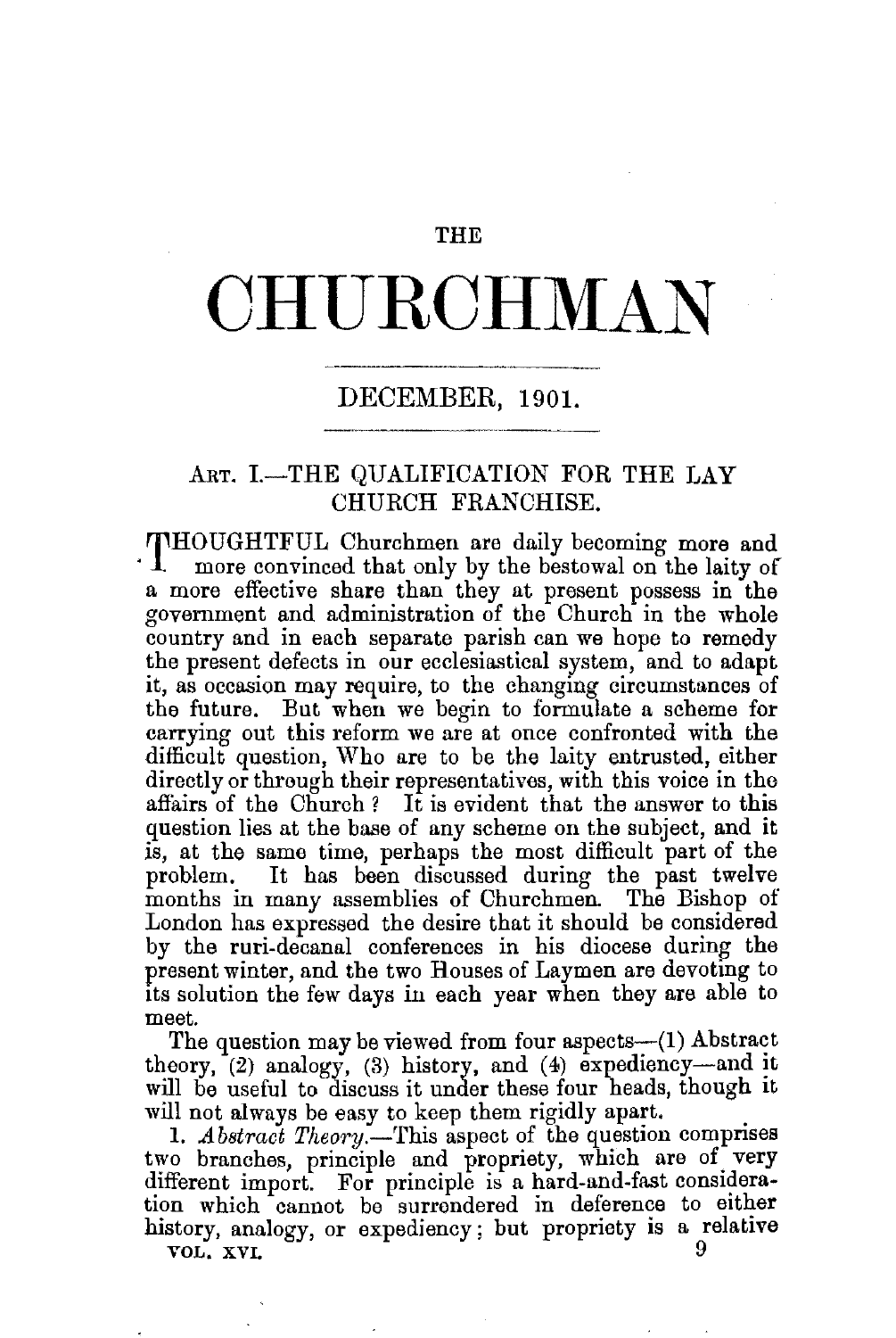term, and may be modified by the other features of the case. As a matter of principle, it seems impossible to dispute the proposition that at least Church membership should be required as an essential qualification of the laity to whom any new Church franchise is to be entrusted. The question who are members of the Church does not for the moment arise. That, of course, will require to be answered, but it does not affect the present point. Nor are we here concerned with the question, What. amount of external interference with the government of the Church ought to be conceded to or assumed by the State ? It is quite clear that the State has, on principle, a right to exercise some control over the temporal and material affairs, and conceivably, in the case of the dissemination of seditious or pernicious doctrines, over the spiritual proceedings of even a non.established Church. Much more, then, has it this right in the case of an established Church, such as our own is at present, and as, in the interests of Christianity and of our country, we trust that it will continue to be. But, and of our country, we trust that it will continue to be. putting aside these two collateral questions, can it be seriously· argued that persons who are not members of the Church ought to have even such a voice in her administration as would accrue from the possession of a vote in electing representatives to her councils? What would St. Paul have said to the bare suggestion of such an intrusion, after telling the Corinthians that the saints-i.e., the members of the Church -should judge the world, and that they ought therefore to settle even their worldly concerns among themselves, without recourse to unbelievers ?

It must, however, be admitted that a contrary view has been taken by some eminent Churchmen, avowedly in deference to the peculiar circumstances in which we are actually placed. Even so high an authority as the late Archbishop Benson, when proposing to remodel for purely ecclesiastical purposes the vestries of ancient parishes, which recent legislation has left in a somewhat mutilated and anomalous condition, designed that they should continue to consist of all the old members, irrespective of any religious qualification. From the report of the joint committee of the two lay Houses, which sat last year on the subject of the lay franchise, it appears that two-thirds of their number advocated the same course. And in the spring of the present year the York House of Laymen, under the strong influence, as many of its members assure us, of their chairman, Viscount Cross, rather than from conviction, came to a similar decision by twentyeight votes to twenty-five. But in July the Southern House, after a keen debate, rejected the motion by thirty-four votes to eight ; and the diocesan conferences which have met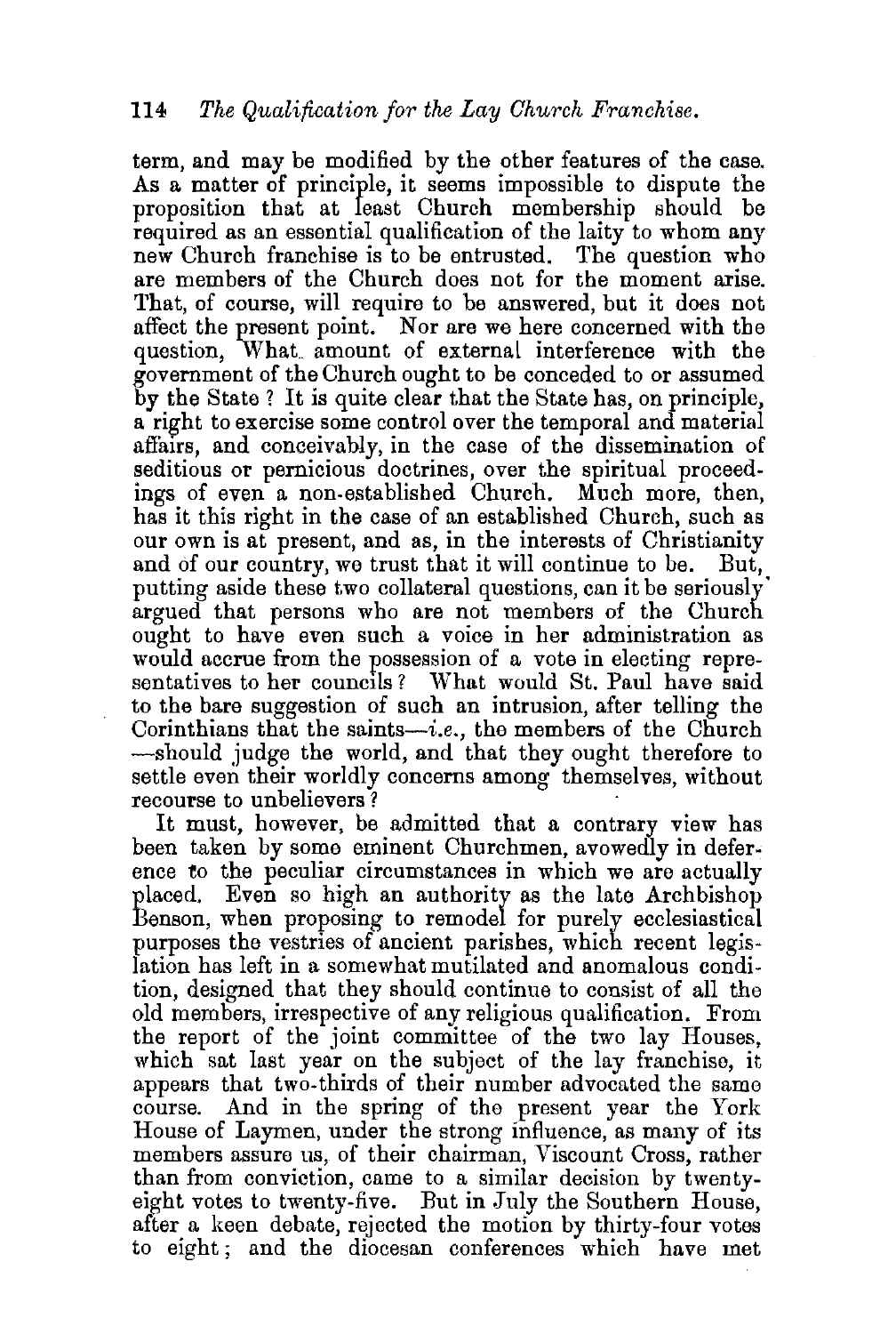during the autumn have decisively condemned it, and have been right in so doing.

So far, then, principle will carry us, but no further. The abstract question whether all Church-members should be admitted to the franchise, or only a certain further qualified number of them, is one of propriety, not of principle. It is also one which has many ramifications, and upon which there is much to be said on different sides. The subsidiary question, what actually constitutes Church membership, naturally enters into it, and cannot here be put aside. On this point a definite answer may without difficulty be given. For a long period in our history every baptized Englishman (and every Englishman was presumed to have been baptized) was in  $\mathbf{law}$ a member of the national Church, and although he might be excommunicated, as he might be outlawed, yet, in the absence of this involuntary exclusion, he could no more divest himself of his Churchmanship than he could of his citizenship. But we have changed all this; and while, on the one hand, no person who is unbaptized can belong to the Church of England, or to any other body of Christians who recognise baptism as the Divinely-ordained initiatory rite, on the other hand, no baptized person is now reckoned against his will as belonging to any particular church or denomination. The old law, however, survives to this extent: that every baptized Englishman is deemed to belong to the Church of England un'less the contrary is shown by some language or action on his part, or, if he is of tender years, of those who are responsible for his religious persuasion. This proposition, of course, applies equally to persons of both sexes, and the further subsidiary question of the admission of women to the franchise is immediately seen to be involved. The prevalent present-day feeling appears to be that, as far as the right of voting is concerned, both sexes ought, properly speaking, to be on the same footing, the qualification for the one applying equally to the other.

But what, then, is to be this qualification? There are many who contend that mere Church membership, as above defined, is far too wide, and that only those ought to be admitted to participate in the management of the Church, even to such a small extent as voting for representatives on her councils, who do their duty as Church-people by partaking of the Holy Communion at least three times in the year. Others, while deprecating a Communion test, advocate instead that the franchise should be restricted to those Church-people who have been confirmed. Of course, those who advocate one or other of these tests do not suggest it as the only qualification for the franchise. Most, if not all, of them would require

 $9 - 2$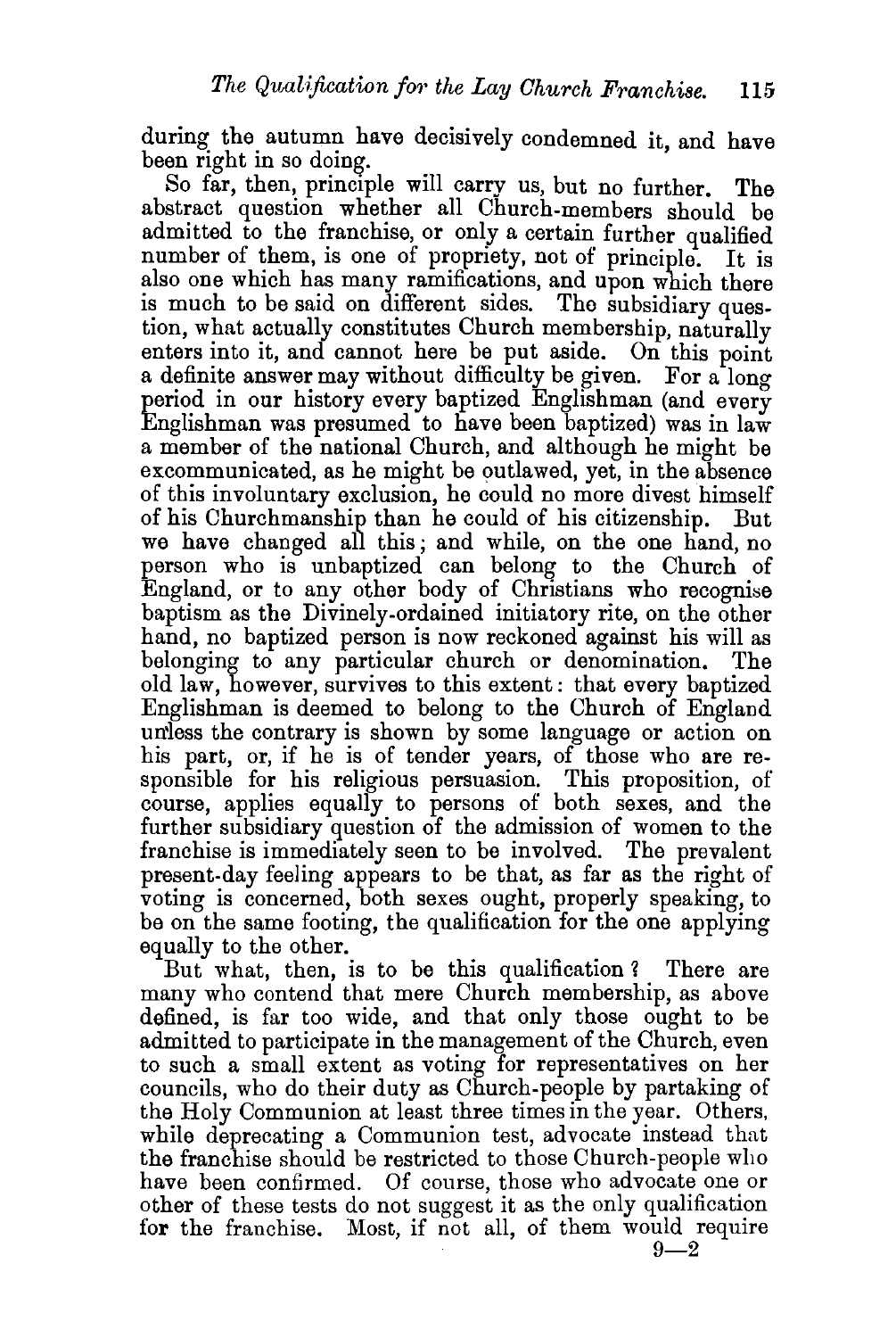that the voters should also be of full age. Some of them would add the test to the present vestry qualification, giving the franchise only to persons who fulfilled both conditions; while some few would restrict the franchise to the male sex. On the side of mere abstract propriety there is a great deal to be said for either the communion or the confirmation test. So was there much to be said for restricting the civil franchise to persons of education and intelligence, instead of placing it on Its present wide basis. But the arguments for restriction in this latter case did not prevail, and in settling our Church franchise other considerations besides that of ideal fitness must be taken into account.

2. *Analogy*.—We are not left in this matter without examples to guide us in other branches of our own communion. The Scottish Episcopal Church, the Disestablished Church of Ireland, the branches of our own Church in our colonies, and the Protestant Episcopal Church in the United States, have all laid down a lay franchise, though in the Scottish Episcopal Church it is not, as in the other cases, the foundation of an appreciable lay element in the administration of Church affairs. In that Church, for the purposes in which representatives of the laity have a voice, the franchise is restricted to communicants, but is accorded equally to members of both sexes, except in connection with the election of the bishops, where it is confined to male communicants. In the bishops, where it is confined to male communicants. the Church of Ireland, on the other hand, the qualification is Church membership, and this is the rule also in the ecclesiastical Province of Canada, and throughout Australia, Tasmania, and New Zealand, and in the majority of the South African. dioceses. Women have votes in about half the Canadian and all the Australian dioceses, and in about half the dioceses of the United States, but not in New Zealand, although it is there that they have the civil franchise. The communicant qualification prevails in the Province of Rupert's Land, in three of the South African dioceses, and in a few dioceses of the United States; but in the larger number of the United States dioceses, as well as in the West Indies, the franchise is acquired by the holding of a pew or subscription to the Church funds. In some cases where this is not required, habitual attendance at Divine service, in addition to Church membership, is a necessary condition. In the vast majority of the dioceses of our communion it is only accorded to persons of full age, but in a few cases the age for voting is fixed at eighteen. It appears, therefore, that the instances in which the communicant test for electors prevails are very few. The confirmation test is still more rare, being found only in one or two dioceses of the United States. If, therefore, we relied on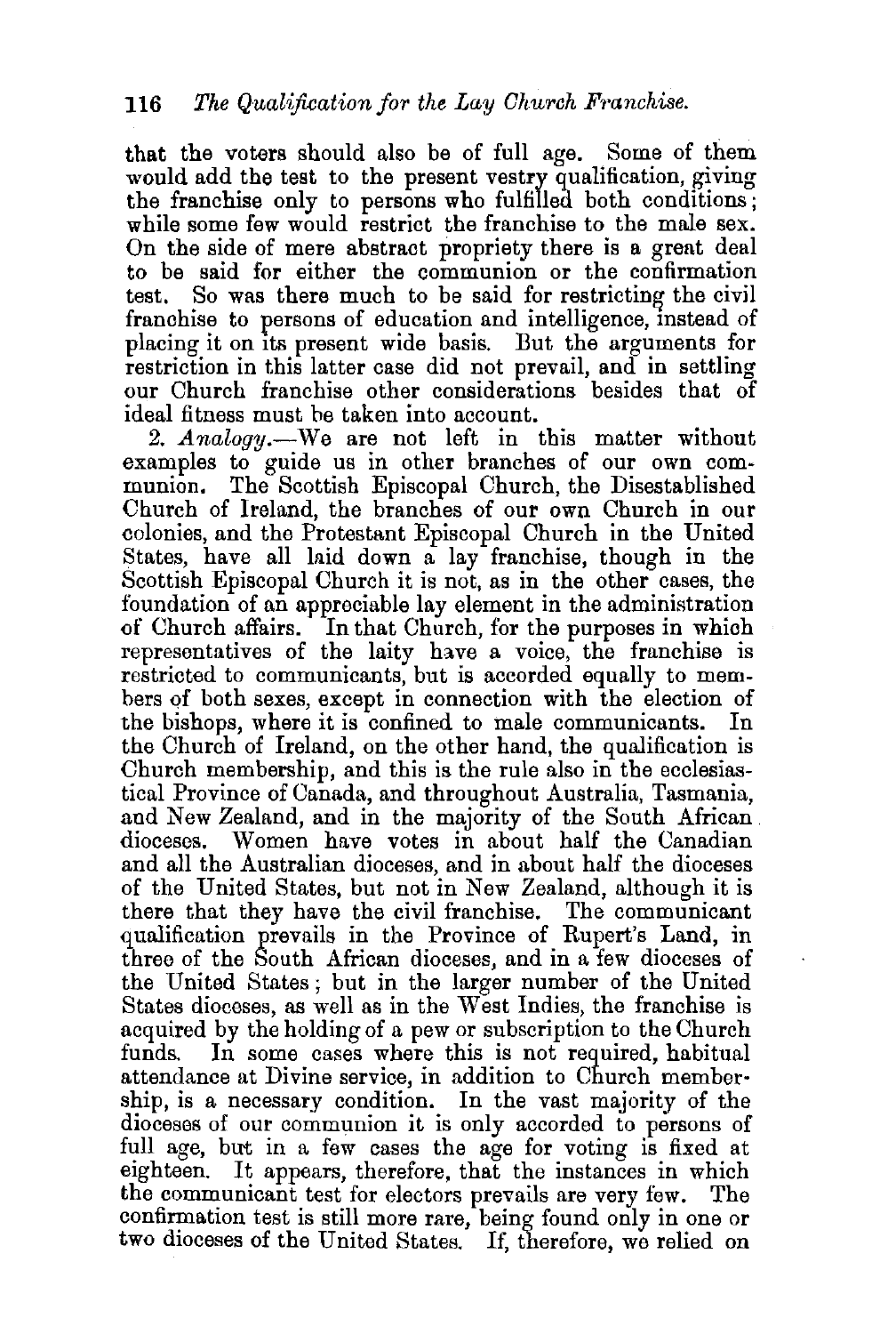analogy alone, we should select Church membership, with, perhaps, the addition of some condition as to holding a pew, subscribing to the support of the Church, or attending public worship, as the qualification for our initial vote.

3. *History.-But* analogy is not by itself a safe guide. We must take into account the antecedents and present circumstances of the institution to which it is to be applied. When we review the history of our Church, we realize that what we are seeking to obtain for her is not an entirely new departure required by the exigencies of modern times, but is, in fact, the recovery of an ancient order of things, of which she has been deprived by changes in our civil organization. In demanding for the Church la1ty, as such, a voipe in the management of the parish and of the whole Church, which they do not now possess, we are in truth asking for a return in this respect to the ecclesiastical conditions of what we are accustomed to style, with thankfulness and satisfaction, the Reformation Settlement. That settlement was, we must remember, made at a time when all English folk were *de jure* members of the national Church, and those who repudiated such membership were debarred from rights, civil as well as ecclesiastical. Under it Parliament, which was composed of, and represented, Churchmen, had a voice in the ecclesiastical affairs of the whole country; and in each parish the vestry, which was also composed of Churchmen, by annually voting the Church rate for the maintenance of the fabric of the parish church and for the incidents of Divine service, possessed a certain control over the sacred building and the ceremonies adopted within it. Contrast that state of things with the present, when Parliament, though it retains the same voice in Church affairs, yet, to a great extent, neither consists of nor represents Churchmen, and when the parish vestry, also no longer exclusively composed of Churchmen, has lost control over the parish church by having lost the power of levying a church-rate, and the expenses of the parish church are left to be defrayed by voluntary contributions, without any security that the amount collected shall be spent in accordance with the wishes of the contributors.

We are now practically asking that the voice, which under the Reformation Settlement the Parliament of Churchmen possessed in Church affairs, shall be transferred. from our present de-churched Parliament to a new representative body of Church laymen (reserving, of course, to Parliament that ultimate veto over Church legislation which the State must have in the case of an established Church), and that something of the power of the Church vestry of the sixteenth century shall be revived and committed to a parochial body of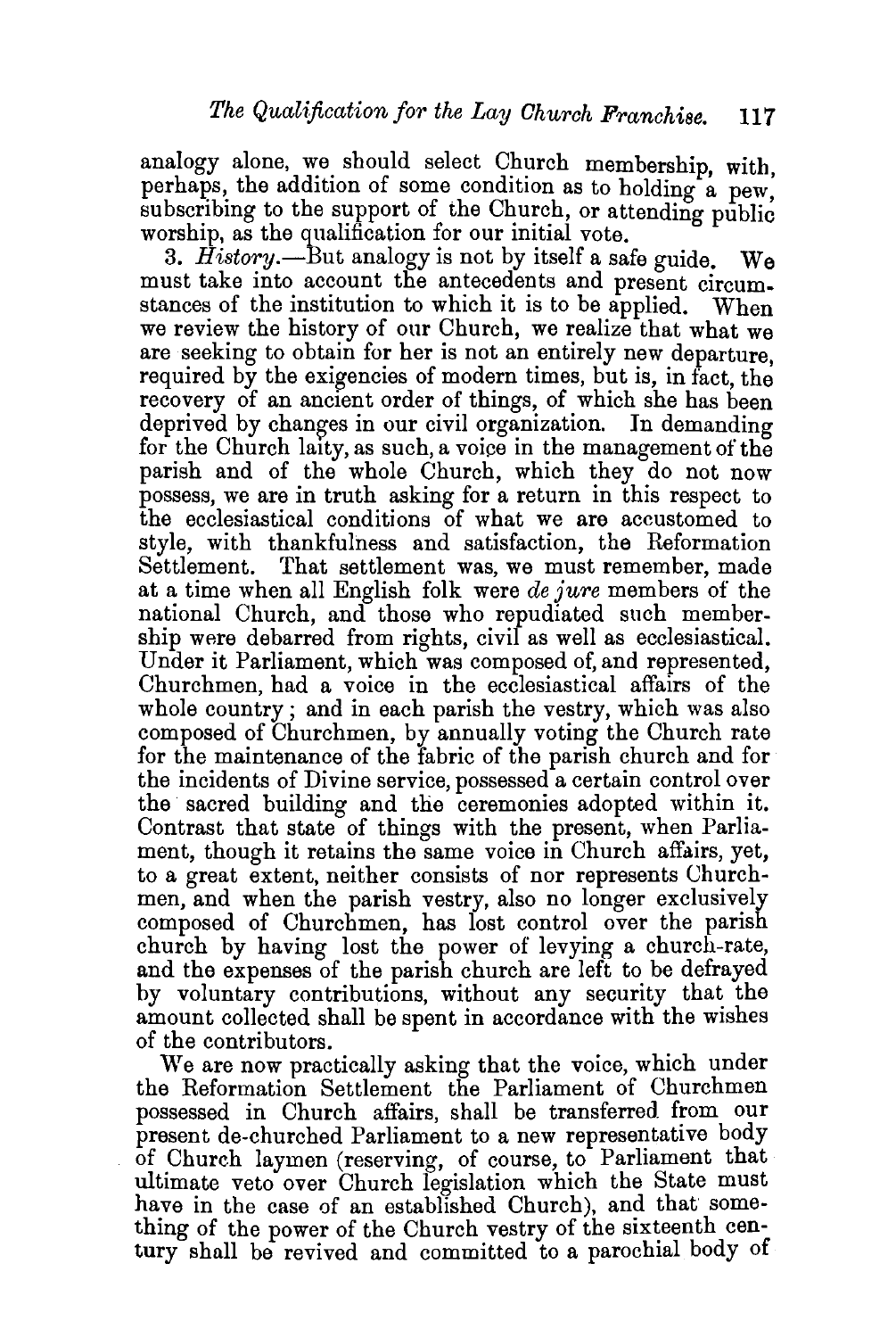Churchmen. But if this is so, then there arises the natural inference that in making the proposed reform we should go back as far as possible to the old lines, merely undoing the injuries unintentionally inflicted on the Church by legislation which has taken place in part for the relief of non-Churchmen and in part merely for civil purposes. This would mean, as far as the initial franchise is concerned, that the laity to be entrusted with a voice in the ecclesiastical affairs of each parish should be such persons possessing a vestry qualification in the parish as are members of the Church of England, and the same persons would naturally constitute the laity to be represented, directly or indirectly, in any diocesan, provincial, or national councils of the Church.

Again, in comparing the Church in England (including Wales) with the other dioceses of the Anglican communion throughout the world, we must give due weight to the difference of her position as still a recognised national Church. The value of a national or established Church is sometimes considered to consist in its being a national recognition of, and witness for, Christianity, religion, and righteousness. It is this; but in a State like our own, where one Church only holds that position, it is more: it is a national recognition of, and witness for, the principle that the Christian Church ought to be one, and that its divisions are due to human perversity and weakness and folly. It is immaterial, for the present purpose, to attempt to apportion the blame for these divisions. Before the Reformation the principle was unhappily abused throughout Christendom as a pretext for coercing men by corporal punishments and torture to assent to doctrines and practices against which their judgment revolted; and, although coercion has now happily fallen into abeyance, the Roman and Greek Churches still identify this principle of ecclesiastical unity with an enforced unity of opinion and repression of intellectual liberty among their adherents. Nor has our own Church, at some periods of her Post-reformation history, been altogether free from a similar reproach. But let us not undervalue the principle or the traces of its recognition which still remain because it has been misapplied in the past, and, owing to the mistakes of the past, cannot be realized in the present or in the immediate future. The practical recovery of it, on true lines, remains the goal to which our endeavours should be directed, and in the meantime let us jealously cherish the attestation of it which is afforded by our national Christianity being represented by one body, and this a body which is connected in an unbroken chain with the earliest Christian organizations in Britain and amongst the English people. We **cannot,** unfortunately, ignore the actual divisions of Christen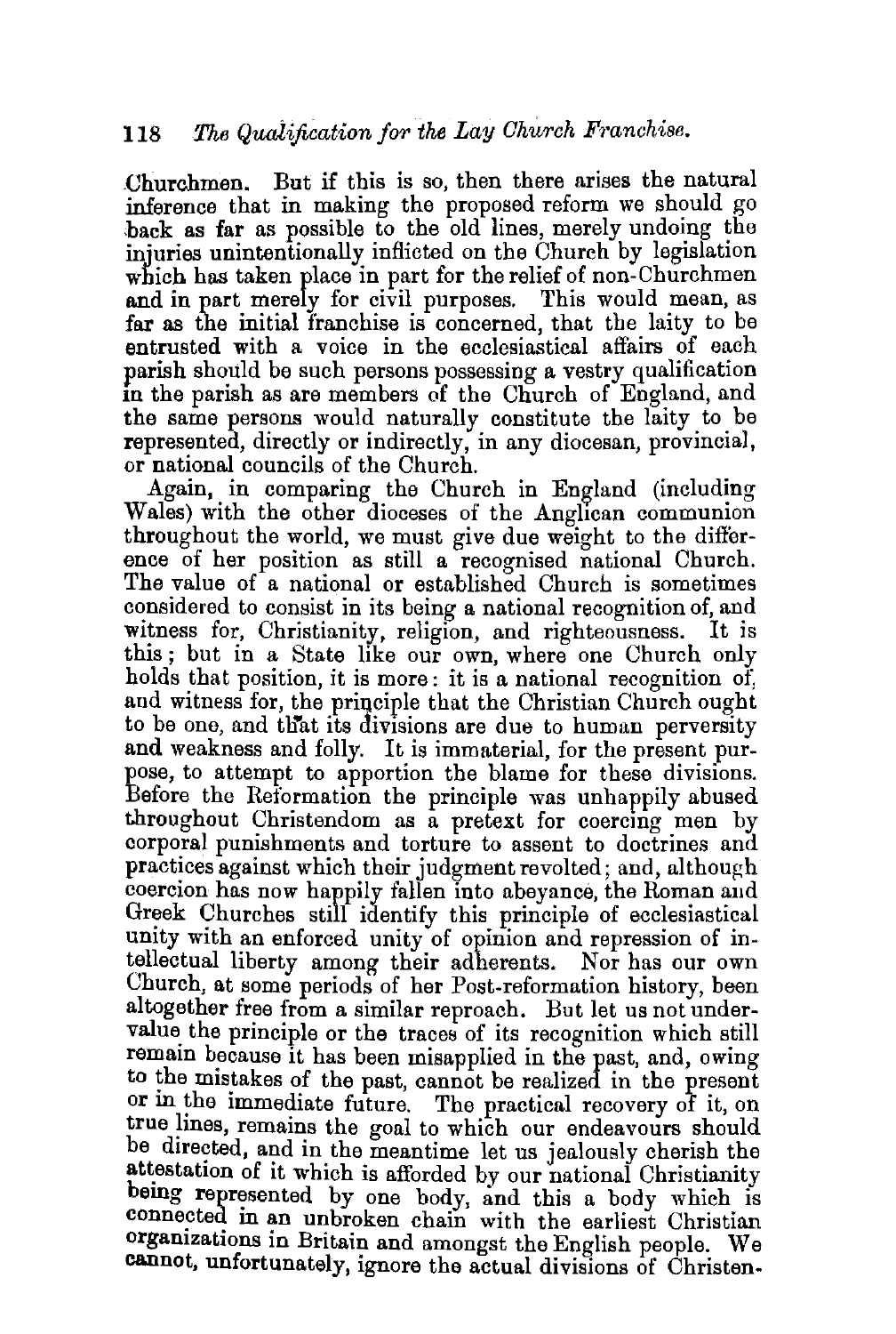dom, and the existence in our population of elements which do not belong to the Church of England. But let us do nothing to aggravate this state of things. In framing our scheme of the lay franchise, let us, at any rate, take no steps which would imply that the Church of England is only one among many co-ordinate sects or denominations, which would concede that it is perfectly right in the abstract for Christians within the same area to belong to separate Church organizations, or which would impair the maintenance of the present legal presumption, already alluded to, that every baptized Englishman belongs to the Church of England, unless the contrary appears in his case from some utterance or act.

4. *Expediency.-*The foregoing considerations have been suggested by the history of our own Church and of the whole Church of Christ, but they touch upon principle on the one hand, and upon expediency on the other. They warn us against making any move towards denationalizing our Church, etther by de-churching any persons who are at present reckoned as belonging to it, or by de-territorializing our organization and so lending a colour to the vicious tenet that it IS a matter of indifference whether the Christians in a given area belong to one ecclesiastical body or to many. We cannot afford, like some of the Anglican dioceses elsewhere, to make our lay franchise congregational instead of parochial. our test that of communion, confirmation, or Church membership, be it a franchise for householders or for individuals, we must group together the residents in an ecclesiastical parish, and not the habitual worshippers in a particular church. It may be objected that this would in many cases, especially in large towns, entail the practical inconvenience of dissociating regular and active members of a congregation from those of their fellow-Churchmen with whom they habitually work. The inconvenience is real, but it must not be allowed to weigh against the importance of maintaining the territorial principle.

Happily, there is tolerable unanimity amongst us on this particular, as there is also in favour of adopting the traditional standard of twenty-one years as the age at which the right to vote should be conferred. There is, moreover, practical unanimity on the necessity of all persons elected as representatives on any Church council being communicants. The three really debatable points are, first, whether the vote should be confined to men or extended to women; secondly, whether it should be given to all individuals who fulfil the prescribed conditions, or only to such of them as are at present qualified to meet in vestry; and thirdly, last but not least, whether Church membersbip should be a sufficient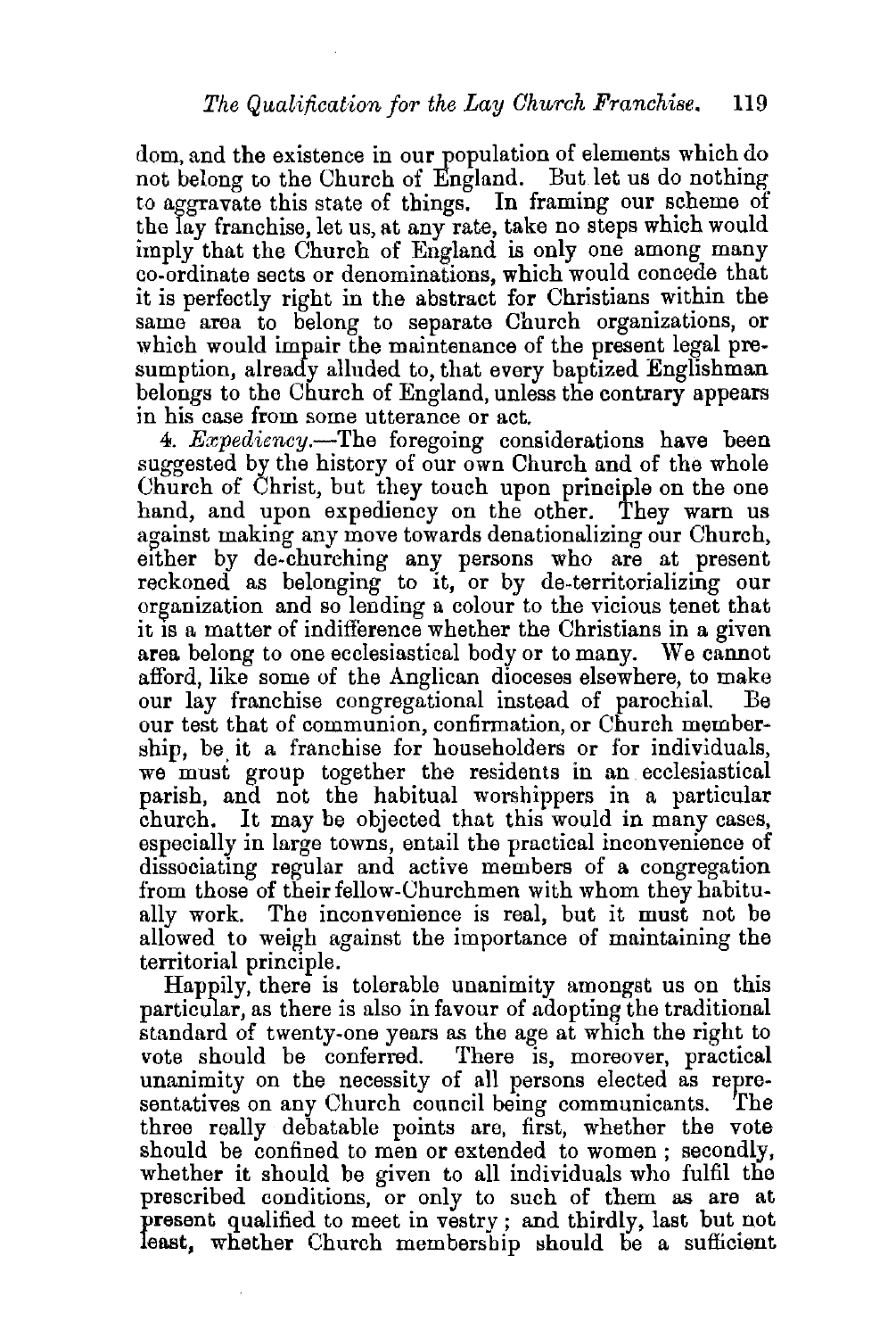qualification for an elector, or some stricter test should be imposed, and how in either case the qualification should be formulated. These questions are intrinsically independent one of another, yet it is not easy to treat the first without reference to the other two. For if the franchise is to be accorded to individuals, its extension to the female sex would, according to the well-known statistics of population, place the majority of the voting power in the hands of the women, whatever be the ecclesiastical test decided on. Still greater, we fear, would be their numerical preponderance if a communion, or even a confirmation, test were adopted. Without any disparagement of the gentler sex, we may legitimately express a decided opinion that they ought not to have the predominant share in any lay element which is hereafter<br>introduced into the formal councils of our Church. On the introduced into the formal councils of our Church. other hand, if the vestry qualification were resolved upon, which would practically mean that the electorate would consist of householders who fulfilled the superadded ecclesiastical requirement, the franchise might be given to female householders (as is now the case in all civil elections except the Parliamentary) without any danger of their swamping the electors of the other sex. This is a strong argument, from the standpoint of expediency, in favour of adopting the vestry qualification. There are also other grounds for doing so. It would maintain a link with the past, and, to that extent, would protect the proposed measure from the charge of being revolutionary. Moreover, it would prevent the complaint, which otherwise could scarcely fail in some cases to arise, that a large family or household was able to exercise an undue weight in an election by the accumulated votes of its various members, all given in the same direction by preconcerted arrangement. The representation of the household in the councils of the Church is as natural and fitting an arrangement as the representation of the individual. The only practical objection which can be urged against it is that, while inevitably admitting to the franchise, whatever test be superadded, more or less lukewarm and indifferent Churchmen, it would exclude earnest and active Church-workers if they did not happen to be in the position of householders. This is, no doubt, an objection of some weight. But a similar objection is not allowed to prevail in connection with our civil affairs. Many intelligent and patriotic Englishmen are excluded from the Parliamentary suffrage, confined as it is, with one anomalous exception, to householders. The exception involved in the lodger franchise lets in a certain number of them, but by no means all. We do not, however, on that account agitate **for** manhood suffrage. In like manner, the objection to the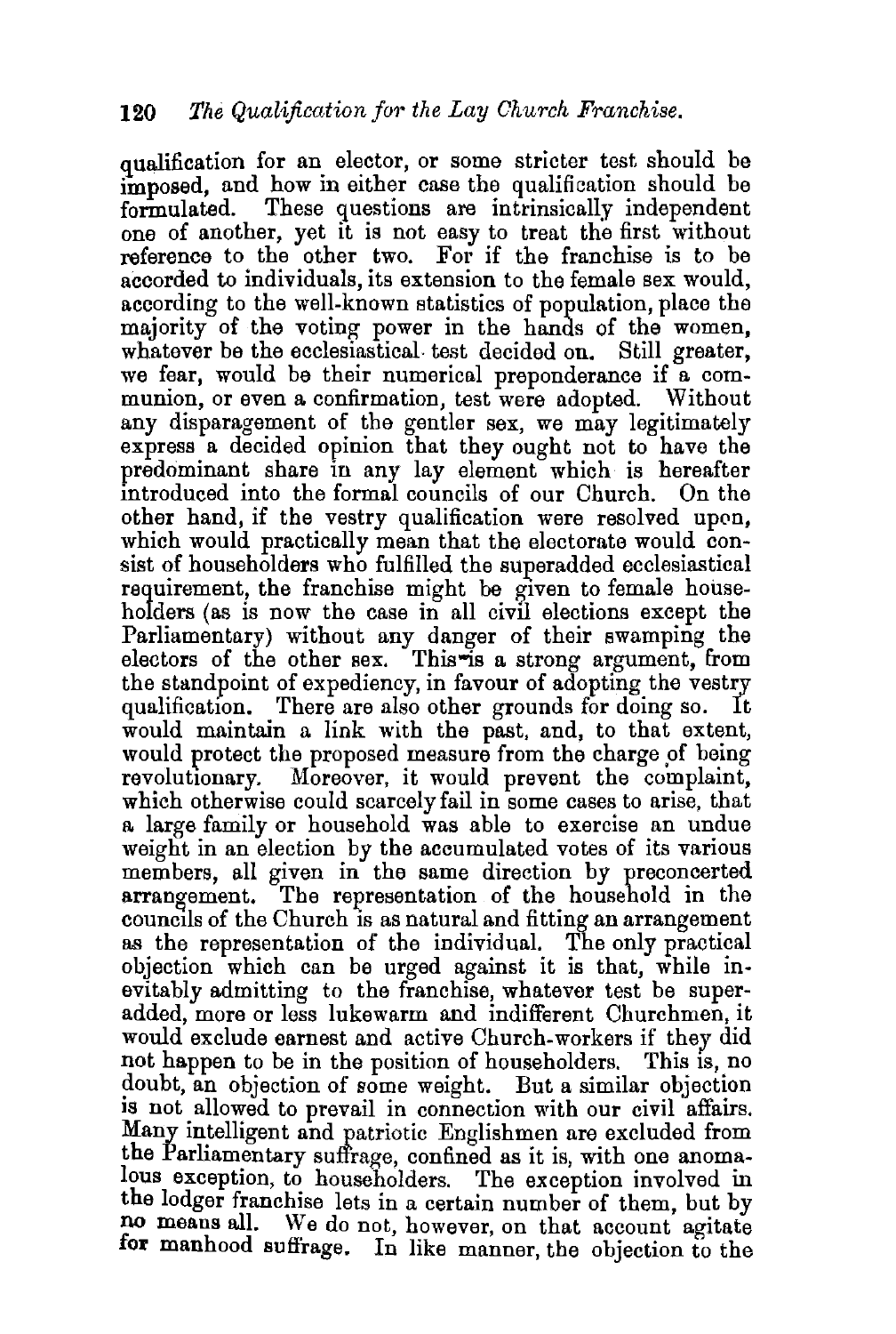vestry qualification, with which we are now dealing, might, perhaps, be met in part by allowing in each parish a supplementary list of voters conditioned so as to admit Churchworkers not possessing the vestry qualification. But, at any rate, it is not sufficiently strong to outweigh the manifest advantages of giving the Church franchise to the household rather than to the individual.

When we realize that this is what the vestry franchise really means, we recognise that the objection which is sometimes urged against it, that it is a rate-paying qualification, and makes the possession of the vote depend on contributing towards the civil administration, has no substantial validity. Originally, no doubt, the right of voting in vestry depended on payment of rates. But this is no longer the law. The right now depends on the ownership or occupation of a tenement or other property in respect of which rates are paid, whether by the owner or occupier himself or by some other person. And the vestry roll of a parish is practically identical with the register of electors for the civil Parish Council in rural districts, and for the Municipal Council in towns, and for the County Council throughout the country, embracing all occupiers of separate tenements, and only substantially differing from the register for Parliamentary elections in its inclusion of female occupiers.

But when we have agreed on the vestry qualification as our basis, we have still to determine whether the electorate shall include all members of the vestry who are also Church-people, or only those who fulfil the further condition of having been confirmed or being communicants. It is probable that in practice the result would be the same whichever rule were adopted. But in framing schemes we are apt to attach greater weight to the ideal than is justified by its actual effects. It has been objected to the qualification of mere Church membership that it would admit to the franchise Church-people who were living in open and notorious sin. No doubt the exercise of the suffrage by such people would be a scandal; but the risk of it might be prevented by laying down that persons who were both *de jure* and *de facto*  debarred from Communion, under the terms of the Rubric on the subject, should not be allowed to vote. There are many Church reformers, however, who go further, and urge that persons who have neglected to comply with the rule of the Church as to being confirmed, or who fail to communicate at least three times a year, in accordance with her precept, are not faithful members of the Church, and are unfit to be entrusted with her franchise. This was the kind of argument which we used to hear urged against the extension of the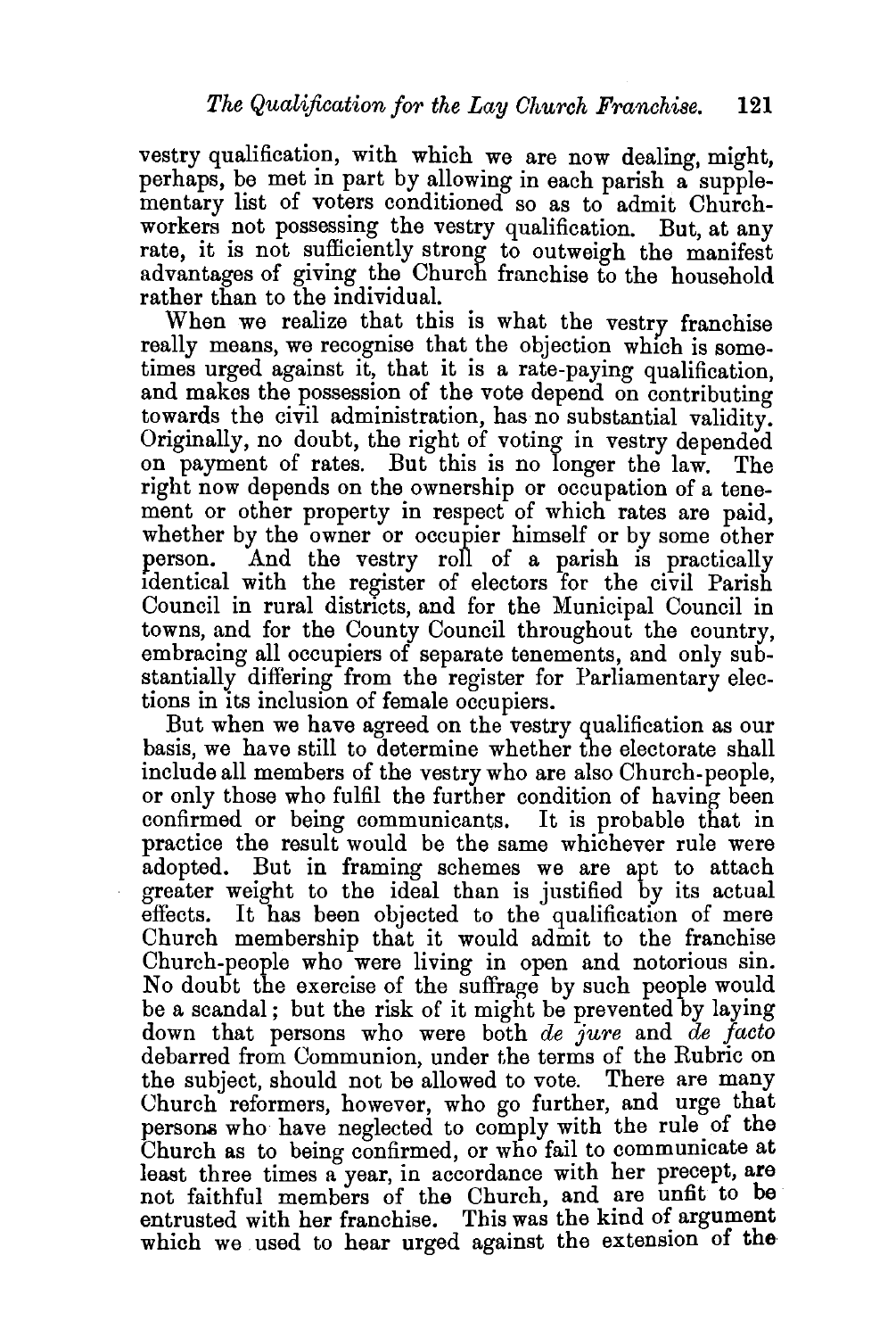Parliamentary franchise during the Reform agitations of the last century. The wider electorate who were proposed to be admitted to it were not fitted for its exercise. The argument was logically unanswerable ; but it did not prevail, and most of us will agree that it was a happy thing for the country that it did not. Similarly, it is difficult directly to controvert the plea that, inasmuch as it is the duty of every member of the Church to be confirmed and to communicate at Easter and at least on two other occasions during the year, anyone who has not fulfilled these duties ought not to be admitted to a share in the administration of Church affairs, even to the extent of voting for representatives to sit in Church councils. But the practical difficulty of adopting this course is betrayed by the divergence of opinion which has arisen between its advocates. For while one portion of them insists on the communion test, another is content to restrict the franchise to confirmees, without insisting on their being actual com-This particular qualification has, as we have seen, met with hardly any acceptance among Anglicans outside England, and does not appear to have any substantial arguments in its favour. Both proposals are objectionable, not only as restrictive, but also as complicated. For neither could, with justice, be adopted without permitting exceptions in the case of persons who, through no fault of their own, but from unavoidable accident, had been prevented from being confirmed or from communicating with the requisite frequency. And who would be entrusted with the duty of allowing or disallowing these exceptions ? Then the proposals, with all their drawbacks, would be of no practical utility; for those who maintain that the suffrage ought only to be conceded to persons of a certain moral or spiritual standard, or a certain standard of Churchmanship, can no more secure that all confirmees or periodical communicants will come up to it than they can that all baptized members of the Church will do so.

How the ecclesiastical qualification, whatever is selected, is to be insured, is a matter of detail which may well be left undecided until the broad features of the scheme have been settled. The prevailing opinion seems to be that it should be evidenced by a declaration on the subject made by the wouldbe elector himself, either before he is put on the register of voters or before he votes. It may, however, be suggested, as practically sufficient for the purpose, that possession of the qualification being a condition of the right of voting, the tender of a vote by any person might be held to be a declaration on his part of his right to vote. Elections to Church councils would presumably be carried on as elections of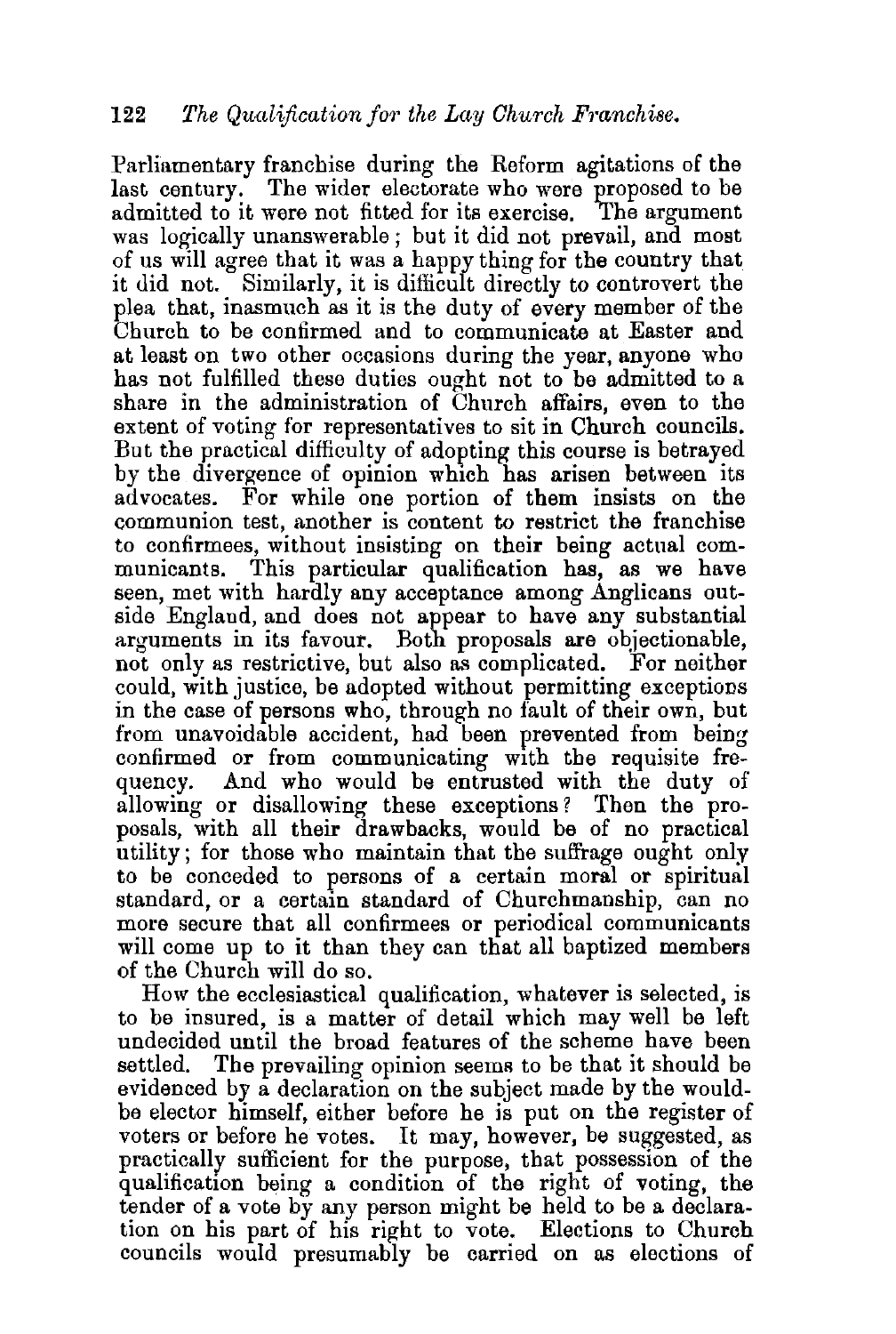churchwardens are at present, not by ballot, but by open voting. If, then, a person voted who was notoriously unqualified, his vote might be objected to afterwards and struck out, and not permitted to weigh in the election of the candidates. Such a course would avoid much labour and expense, and would also be more consistent with the general presumption as to the possession of the qualification which arises from the fact of our being the national Church.

To return to the main question, there are two other considerations of practical expediency which commend the householder - cum - Church - membership qualification. Its adoption would be more easy to secure than that of other franchises, and its working, when adopted, would be more smooth. We are, happily, a conservative people, and do not care to change our institutions unnecessarily, or further than is necessary. The addition of Church membership to the old vestry qualification as a condition of the Church franchise is the *minimum* of change which present circumstances require. It may be justified on the ground of necessity; but any more restricted franchise is not a matter of necessity or of absolute principle. It can only be advocated as more or less a counsel of perfection, and there will evidently be a greater difficulty in inducing the nation, not to say the Church, to acquiesce in it. In particular, the suspicion, however idle, will always attach to the Communion or Confirmation test that either of them would to a certain extent give to the clergy a control over the admission of laymen to the franchise. There is the additional objection to either of them that it would actually disfranchise Church-people who have now the right to vote in vestry on those ecclesiastical matters with which that body has at present the right to deal. The proposal to disfranchise non-Church-members of the vestry can be justified on principle, but the disfranchisement of Churchmembers is a measure at which we may well hesitate. Again, if the *minimum* of change is made, and the least possible restriction introduced into the existing parochial franchise, the opportunity will be taken away of successfully objecting to a resolution of an elected Church body that it does not truly represent the preponderance of Church feeling. The risk of failure to obtain the requisite assent of Parliament to measures decided upon by the representatives of the Church will, therefore, be minimized by the adoption of this franchise. This last consideration must, of course, be a mere matter of forecast, but of the other we have already had some practical experience. The vote of the York House of Laymen in the spring, though it probably did not exactly mirror the convictions of all the members who took part in it, at any rate